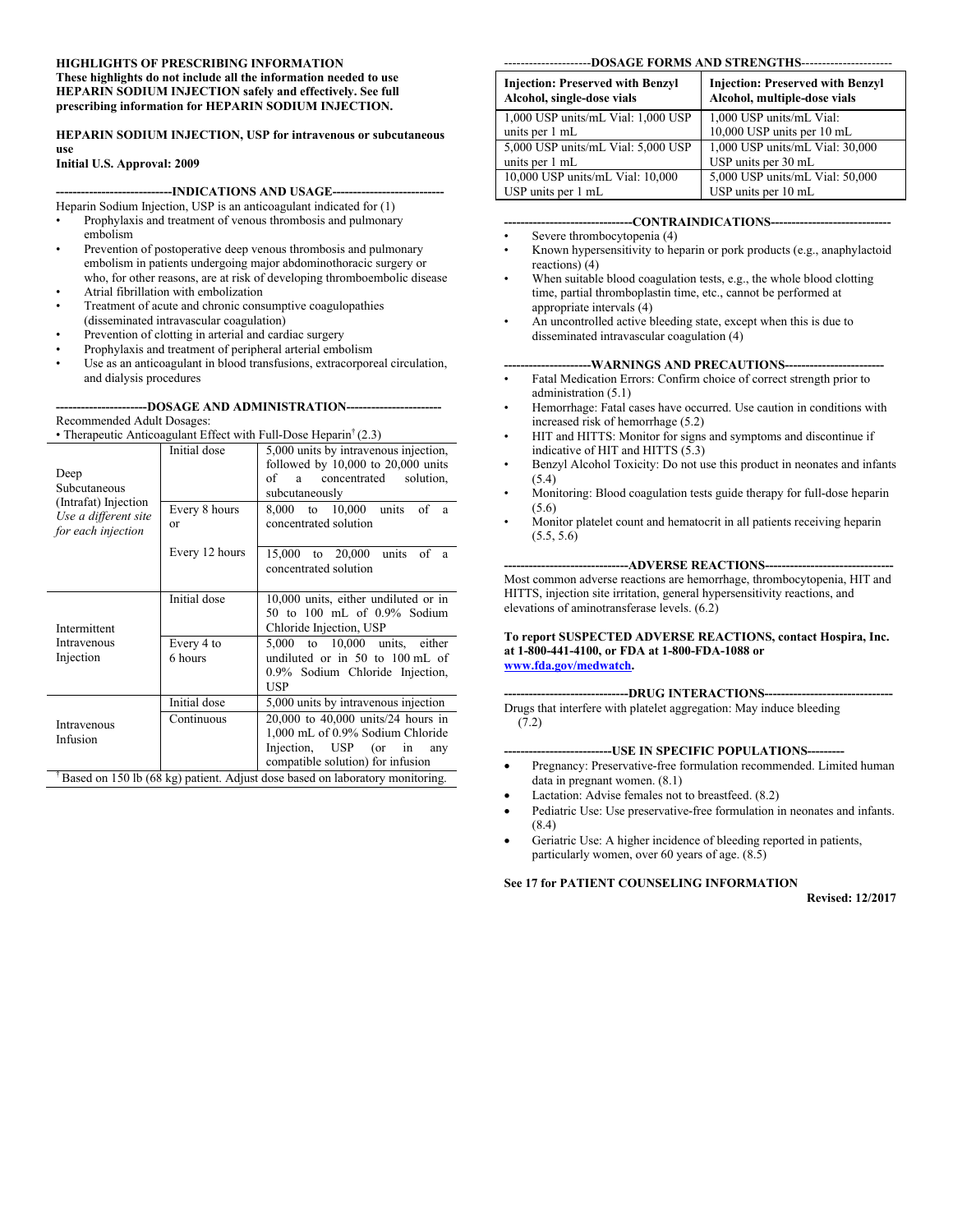#### **FULL PRESCRIBING INFORMATION: CONTENTS\***

#### **1 INDICATIONS AND USAGE**

# **2 DOSAGE AND ADMINISTRATION**

- 2.1 Preparation for Administration
- 2.2 Laboratory Monitoring for Efficacy and Safety
- 2.3 Therapeutic Anticoagulant Effect with Full-Dose Heparin
- 2.4 Pediatric Use
- 2.5 Cardiovascular Surgery
- 2.6 Low-Dose Prophylaxis of Postoperative Thromboembolism
- 2.7 Blood Transfusion
- 2.8 Converting to Warfarin
- 2.9 Converting to Oral Anticoagulants other than Warfarin
- 2.10 Extracorporeal Dialysis
- **3 DOSAGE FORMS AND STRENGTHS**
- **4 CONTRAINDICATIONS**
- **5 WARNINGS AND PRECAUTIONS** 
	- 5.1 Fatal Medication Errors
	- 5.2 Hemorrhage
	- 5.3 Heparin-Induced Thrombocytopenia and Heparin-Induced Thrombocytopenia and Thrombosis
	- 5.4 Risk of Serious Adverse Reactions in Infants Due to Benzyl Alcohol Preservative
	- 5.5 Thrombocytopenia<br>5.6 Coagulation Testing
	- 5.6 Coagulation Testing and Monitoring
	- 5.7 Heparin Resistance
- 5.8 Hypersensitivity **\_\_\_\_\_\_\_\_\_\_\_\_\_\_\_\_\_\_\_\_\_\_\_\_\_\_\_\_\_\_\_\_\_\_\_\_\_\_\_\_\_\_\_\_\_\_\_\_\_\_\_\_\_\_\_\_\_\_\_\_\_\_\_\_\_\_\_\_\_\_\_\_\_\_\_\_\_\_\_\_\_\_\_\_\_\_\_\_\_\_\_\_\_\_\_\_\_\_\_\_\_\_\_\_\_\_\_\_\_\_\_\_\_\_\_\_\_\_\_\_\_\_\_\_\_\_\_**

**6 ADVERSE REACTIONS** 

 $\mathcal{L} = \{ \mathcal{L} = \{ \mathcal{L} = \{ \mathcal{L} = \{ \mathcal{L} = \{ \mathcal{L} = \{ \mathcal{L} = \{ \mathcal{L} = \{ \mathcal{L} = \{ \mathcal{L} = \{ \mathcal{L} = \{ \mathcal{L} = \{ \mathcal{L} = \{ \mathcal{L} = \{ \mathcal{L} = \{ \mathcal{L} = \{ \mathcal{L} = \{ \mathcal{L} = \{ \mathcal{L} = \{ \mathcal{L} = \{ \mathcal{L} = \{ \mathcal{L} = \{ \mathcal{L} = \{ \mathcal{L} = \{ \mathcal{$ 

- 6.2 Postmarketing Experience
- **7 DRUG INTERACTIONS** 
	- 7.1 Oral Anticoagulants<br>7.2 Platelet Inhibitors
		- Platelet Inhibitors
	- 7.3 Other Interactions
- **8 USE IN SPECIFIC POPULATIONS** 
	- Pregnancy
	- 8.2 Lactation
	- 8.4 Pediatric Use<br>8.5 Geriatric Use Geriatric Use
- **10 OVERDOSAGE**
- **11 DESCRIPTION**
- **12 CLINICAL PHARMACOLOGY** 
	- 12.1 Mechanism of Action
	- 12.2 Pharmacodynamics
	- 12.3 Pharmacokinetics
- **13 NONCLINICAL TOXICOLOGY**
- 13.1 Carcinogenesis, Mutagenesis, Impairment of Fertility
- **16 HOW SUPPLIED/STORAGE AND HANDLING**
- **17 PATIENT COUNSELING INFORMATION**

\* Sections or subsections omitted from the full prescribing information are not listed.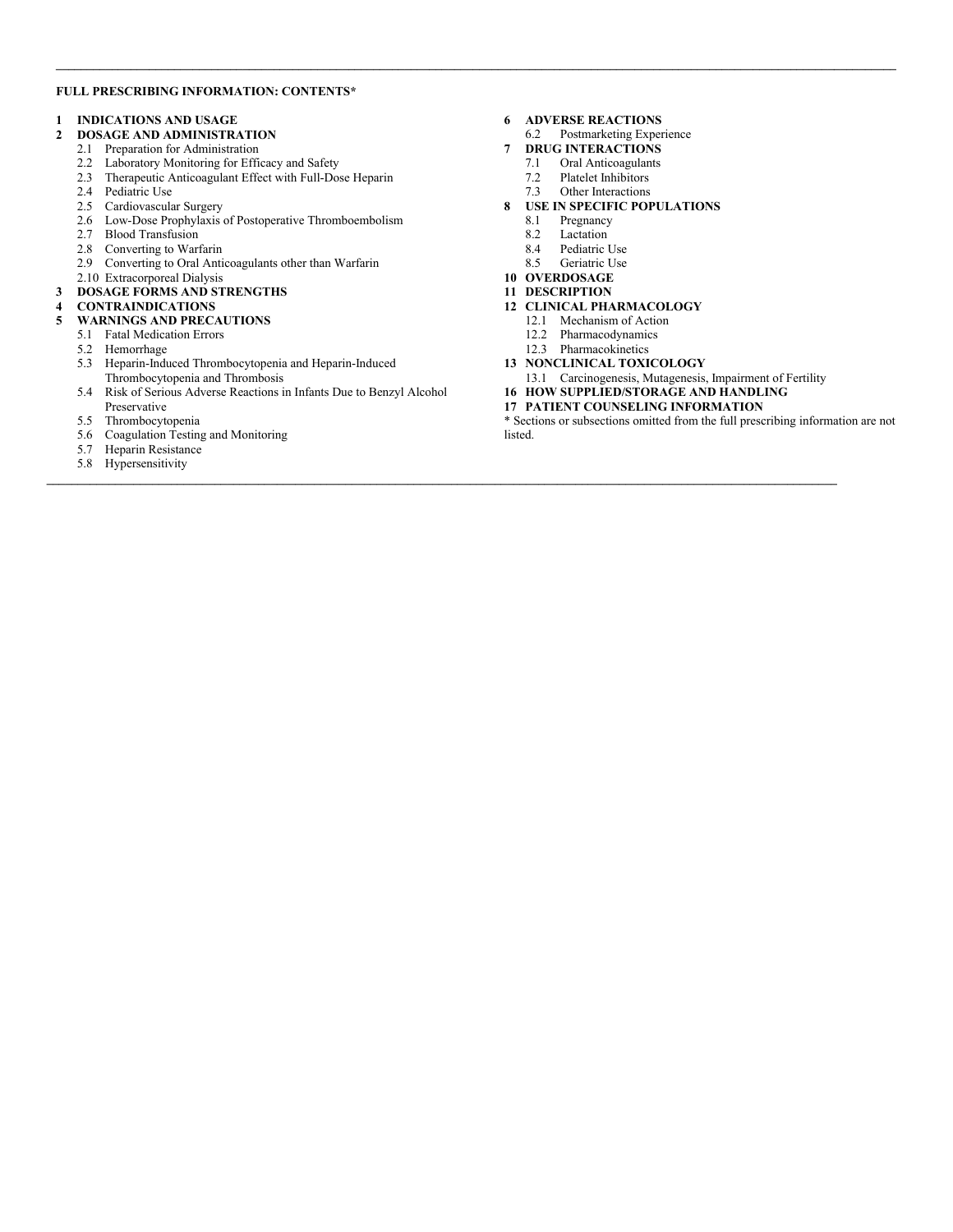## **FULL PRESCRIBING INFORMATION**

## **1 INDICATIONS AND USAGE**

Heparin Sodium Injection, USP is indicated for:

- Prophylaxis and treatment of venous thrombosis and pulmonary embolism;
- Prevention of postoperative deep venous thrombosis and pulmonary embolism in patients undergoing major abdominothoracic surgery or who, for other reasons, are at risk of developing thromboembolic disease;
- Atrial fibrillation with embolization;
- Treatment of acute and chronic consumptive coagulopathies (disseminated intravascular coagulation);
- Prevention of clotting in arterial and cardiac surgery;
- Prophylaxis and treatment of peripheral arterial embolism;
- Anticoagulant use in blood transfusions, extracorporeal circulation, and dialysis procedures.

#### **2 DOSAGE AND ADMINISTRATION**

#### **2.1 Preparation for Administration**

Confirm the choice of the correct Heparin Sodium Injection, USP vial to ensure that the 1 mL vial is not confused with a "catheter lock flush" vial or other 1 mL vial of incorrect strength [*see Warnings and Precautions (5.1)*]. Confirm the selection of the correct formulation and strength prior to administration of the drug.

To lessen this risk, the 1 mL vial includes a red cautionary label that extends above the main label. Read the cautionary statement and confirm that you have selected the correct medication and strength. Then locate the "Tear Here" point on the label, and remove this red cautionary label prior to removing the flip-off cap.

When heparin is added to an infusion solution for continuous intravenous administration, invert the container repeatedly to ensure adequate mixing and prevent pooling of the heparin in the solution.

Inspect parenteral drug products visually for particulate matter and discoloration prior to administration, whenever solution and container permit. Use only if solution is clear and the seal is intact. Do not use if solution is discolored or contains a precipitate.

Administer Heparin Sodium Injection, USP by intermittent intravenous injection, intravenous infusion, or deep subcutaneous (intrafat, i.e., above the iliac crest or abdominal fat layer) injection. Do not administer Heparin Sodium Injection, USP by intramuscular injection because of the risk of hematoma at the injection site [*see Adverse Reactions (6)*].

#### **2.2 Laboratory Monitoring for Efficacy and Safety**

Adjust the dosage of Heparin Sodium Injection, USP according to the patient's coagulation test results. Dosage is considered adequate when the activated partial thromboplastin time (aPTT) is 1.5 to 2 times normal or when the whole blood clotting time is elevated approximately 2.5 to 3 times the control value. When initiating treatment with Heparin Sodium Injection, USP by continuous intravenous infusion, determine the coagulation status (aPTT, INR, platelet count) at baseline and continue to follow aPTT approximately every 4 hours and then at appropriate intervals thereafter. When the drug is administered intermittently by intravenous injection, perform coagulation tests before each injection during the initiation of treatment and at appropriate intervals thereafter. After deep subcutaneous (intrafat) injections, tests for adequacy of dosage are best performed on samples drawn 4 to 6 hours after the injection.

Periodic platelet counts and hematocrits are recommended during the entire course of heparin therapy, regardless of the route of administration.

#### **2.3 Therapeutic Anticoagulant Effect with Full-Dose Heparin**

The dosing recommendations in Table 1 are based on clinical experience. Although dosages must be adjusted for the individual patient according to the results of suitable laboratory tests, the following dosage schedules may be used as guidelines: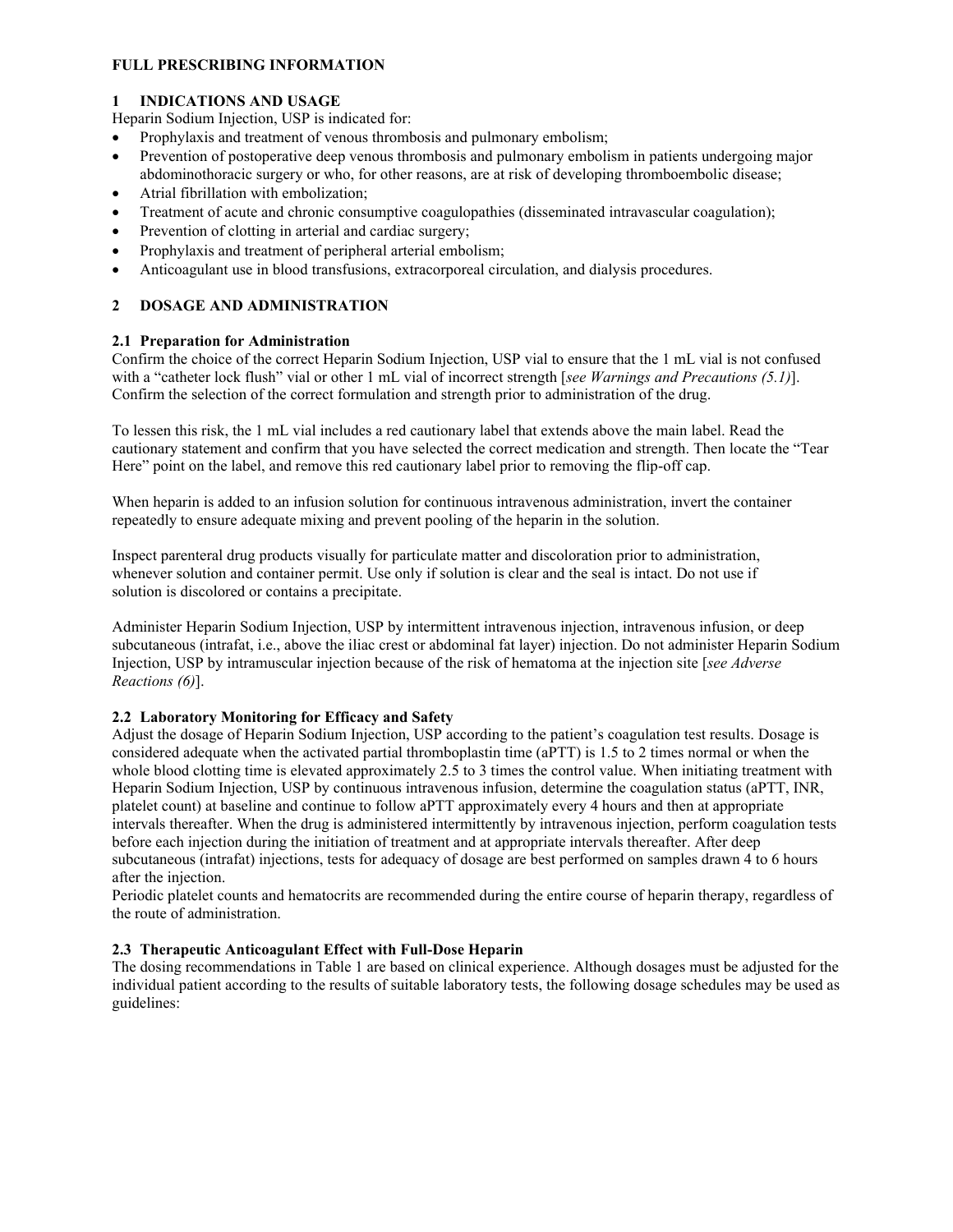| <b>METHOD OF</b>                      |                  | <b>RECOMMENDED DOSE</b>                               |
|---------------------------------------|------------------|-------------------------------------------------------|
| <b>ADMINISTRATION</b>                 | <b>FREQUENCY</b> | [based on 150 lb (68 kg) patient]                     |
| Deep Subcutaneous (Intrafat)          | Initial dose     | 5,000 units by intravenous injection, followed by     |
| Injection                             |                  | 10,000 to 20,000 units of a concentrated solution,    |
|                                       |                  | subcutaneously                                        |
| A different site should be used       | Every 8 hours    | 8,000 to 10,000 units of a concentrated solution      |
| for each injection to prevent the     | or               |                                                       |
| development of massive                | Every 12 hours   | 15,000 to 20,000 units of a concentrated solution     |
| hematoma.                             |                  |                                                       |
| Intermittent Intravenous<br>Injection | Initial dose     | 10,000 units, either undiluted or in 50 to 100 mL of  |
|                                       |                  | 0.9% Sodium Chloride Injection, USP                   |
|                                       | Every 4 to       | $5,000$ to 10,000 units, either undiluted or in 50 to |
|                                       | 6 hours          | 100 mL of 0.9% Sodium Chloride Injection, USP         |
| Intravenous Infusion                  | Initial dose     | 5,000 units by intravenous injection                  |
|                                       | Continuous       | 20,000 to 40,000 units/24 hours in 1,000 mL of 0.9%   |
|                                       |                  | Sodium Chloride Injection, USP (or in any             |
|                                       |                  | compatible solution) for infusion                     |

# **2.4 Pediatric Use**

Do not use this product in neonates and infants. Use preservative-free Heparin Sodium Injection, USP in neonates and infants [*see Warnings and Precautions (5.4)*].

There are no adequate and well controlled studies on heparin use in pediatric patients. Pediatric dosing recommendations are based on clinical experience. In general, the following dosage schedule may be used as a guideline in pediatric patients:

| Initial Dose     | 75 to 100 units/kg (IV bolus over 10 minutes)                                                                           |  |
|------------------|-------------------------------------------------------------------------------------------------------------------------|--|
| Maintenance Dose | Infants: 25 to 30 units/kg/hour;                                                                                        |  |
|                  | Infants $\leq$ 2 months have the highest requirements (average 28 units/kg/hour)                                        |  |
|                  | Children $> 1$ year of age: 18 to 20 units/kg/hour;                                                                     |  |
|                  | Older children may require less heparin, similar to weight-adjusted adult dosage                                        |  |
| Monitoring       | Adjust heparin to maintain aPTT of 60 to 85 seconds, assuming this reflects an<br>anti-Factor Xa level of 0.35 to 0.70. |  |

# **2.5 Cardiovascular Surgery**

Patients undergoing total body perfusion for open-heart surgery should receive an initial dose of not less than 150 units of heparin sodium per kilogram of body weight. Frequently, a dose of 300 units per kilogram is used for procedures estimated to last less than 60 minutes, or 400 units per kilogram for those estimated to last longer than 60 minutes.

## **2.6 Low-Dose Prophylaxis of Postoperative Thromboembolism**

The most widely used dosage has been 5,000 units 2 hours before surgery and 5,000 units every 8 to 12 hours thereafter for 7 days or until the patient is fully ambulatory, whichever is longer. Administer the heparin by deep subcutaneous (intrafat, i.e., above the iliac crest or abdominal fat layer, arm, or thigh) injection with a fine (25 to 26-gauge) needle to minimize tissue trauma.

# **2.7 Blood Transfusion**

Add 450 to 600 USP units of heparin sodium per 100 mL of whole blood to prevent coagulation. Usually, 7,500 USP units of heparin sodium are added to 100 mL of 0.9% Sodium Chloride Injection, USP (or 75,000 USP units per 1000 mL of 0.9% Sodium Chloride Injection, USP) and mixed; from this sterile solution, 6 to 8 mL are added per 100 mL of whole blood.

## **2.8 Converting to Warfarin**

To ensure continuous anticoagulation when converting from Heparin Sodium Injection, USP to warfarin, continue full heparin therapy for several days until the INR (prothrombin time) has reached a stable therapeutic range. Heparin therapy may then be discontinued without tapering [*see Drug Interactions (7.1)*].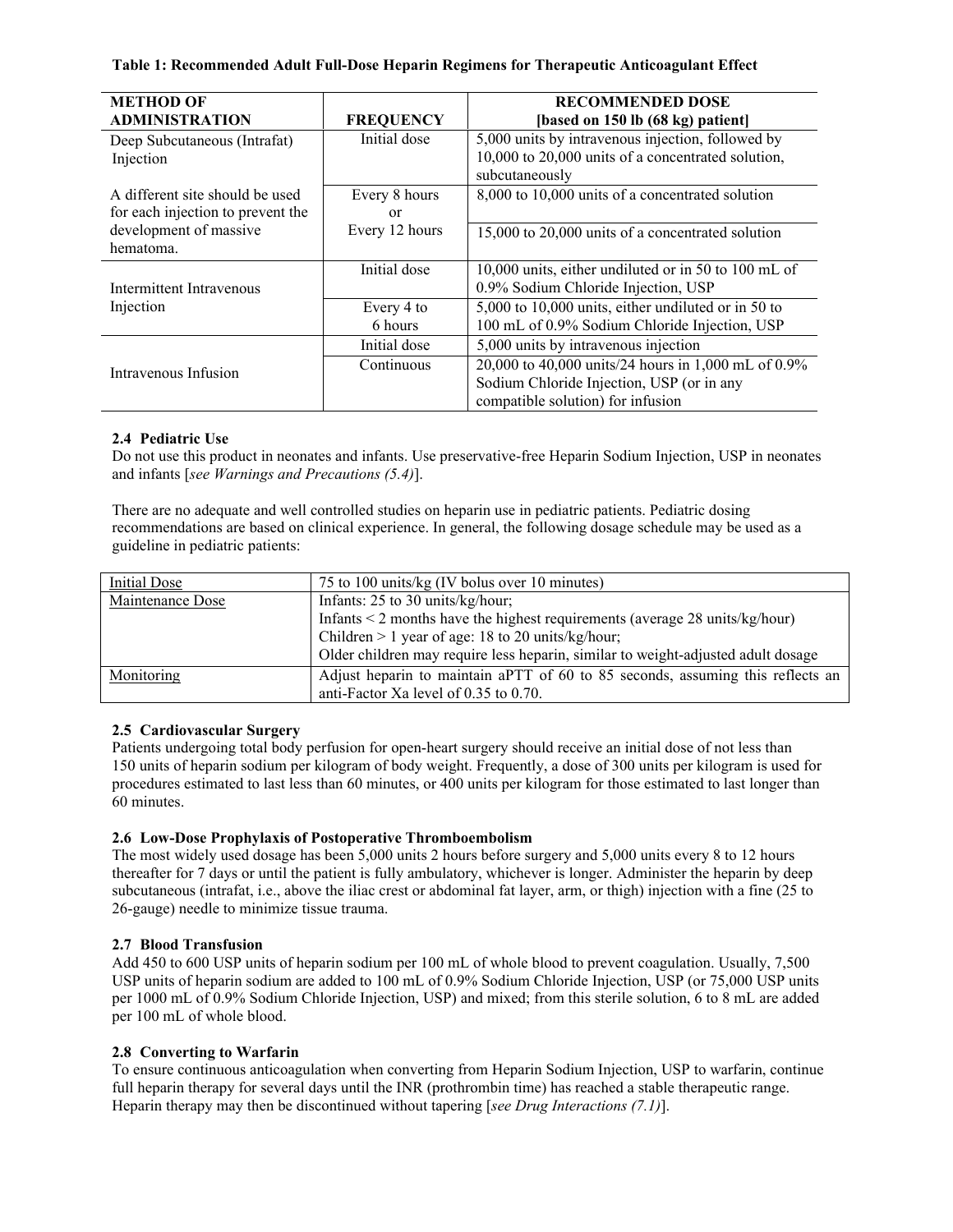# **2.9 Converting to Oral Anticoagulants other than Warfarin**

For patients currently receiving intravenous heparin, stop intravenous infusion of heparin sodium immediately after administering the first dose of oral anticoagulant; or for intermittent intravenous administration of heparin sodium, start oral anticoagulant 0 to 2 hours before the time that the next dose of heparin was to have been administered.

## **2.10 Extracorporeal Dialysis**

Follow equipment manufacturers' operating directions carefully. A dose of 25 to 30 units/kg followed by an infusion rate of 1,500 to 2,000 units/hour is suggested based on pharmacodynamic data if specific manufacturers' recommendations are not available.

# **3 DOSAGE FORMS AND STRENGTHS**

Heparin Sodium Injection, USP is available as:

- Injection: 1,000 USP units/mL *preserved with benzyl alcohol* clear solution in 1 mL single-dose and 10 mL, 30 mL multiple-dose vials
- Injection: 5,000 USP units/mL *preserved with benzyl alcohol* clear solution in 1 mL single-dose and 10 mL multiple-dose vials
- Injection: 10,000 USP units/mL *preserved with benzyl alcohol* clear solution in 1 mL single-dose vial

# **4 CONTRAINDICATIONS**

- The use of Heparin Sodium Injection is contraindicated in patients with the following conditions:
- History of heparin-induced thrombocytopenia and heparin-induced thrombocytopenia and thrombosis [*see Warnings and Precautions (5.3)*];
- Known hypersensitivity to heparin or pork products (e.g., anaphylactoid reactions) [*see Adverse Reactions (6.2)*];
- In whom suitable blood coagulation tests, e.g., the whole blood clotting time, partial thromboplastin time, etc., cannot be performed at appropriate intervals (this contraindication refers to full-dose heparin; there is usually no need to monitor coagulation parameters in patients receiving low-dose heparin);
- An uncontrolled active bleeding state [*see Warnings and Precautions (5.4)*], except when this is due to disseminated intravascular coagulation.

# **5 WARNINGS AND PRECAUTIONS**

## **5.1 Fatal Medication Errors**

Do not use Heparin Sodium Injection as a "catheter lock flush" product. Heparin Sodium Injection is supplied in vials containing various strengths of heparin, including vials that contain a highly concentrated solution of 10,000 units in 1 mL. Fatal hemorrhages have occurred in pediatric patients due to medication errors in which 1 mL Heparin Sodium Injection vials were confused with 1 mL "catheter lock flush" vials. Carefully examine all Heparin Sodium Injection vials to confirm the correct vial choice prior to administration of the drug.

## **5.2 Hemorrhage**

Avoid using heparin in the presence of major bleeding, except when the benefits of heparin therapy outweigh the potential risks.

Hemorrhage can occur at virtually any site in patients receiving heparin. Fatal hemorrhages have occurred. Adrenal hemorrhage (with resultant acute adrenal insufficiency), ovarian hemorrhage, and retroperitoneal hemorrhage have occurred during anticoagulant therapy with heparin [*see Adverse Reactions (6.2)*]. A higher incidence of bleeding has been reported in patients, particularly women, over 60 years of age [*see Clinical Pharmacology (12.3)*]*.* An unexplained fall in hematocrit, fall in blood pressure or any other unexplained symptom should lead to serious consideration of a hemorrhagic event.

Use heparin sodium with caution in disease states in which there is increased risk of hemorrhage, including:

- Cardiovascular Subacute bacterial endocarditis, severe hypertension.
- Surgical During and immediately following (a) spinal tap or spinal anesthesia or (b) major surgery, especially involving the brain, spinal cord, or eye.
- Hematologic Conditions associated with increased bleeding tendencies, such as hemophilia, thrombocytopenia and some vascular purpuras.
- Patients with hereditary antithrombin III deficiency receiving concurrent antithrombin III therapy The anticoagulant effect of heparin is enhanced by concurrent treatment with antithrombin III (human) in patients with hereditary antithrombin III deficiency. To reduce the risk of bleeding, reduce the heparin dose during concomitant treatment with antithrombin III (human).
- Gastrointestinal Ulcerative lesions and continuous tube drainage of the stomach or small intestine.
- Other Menstruation, liver disease with impaired hemostasis.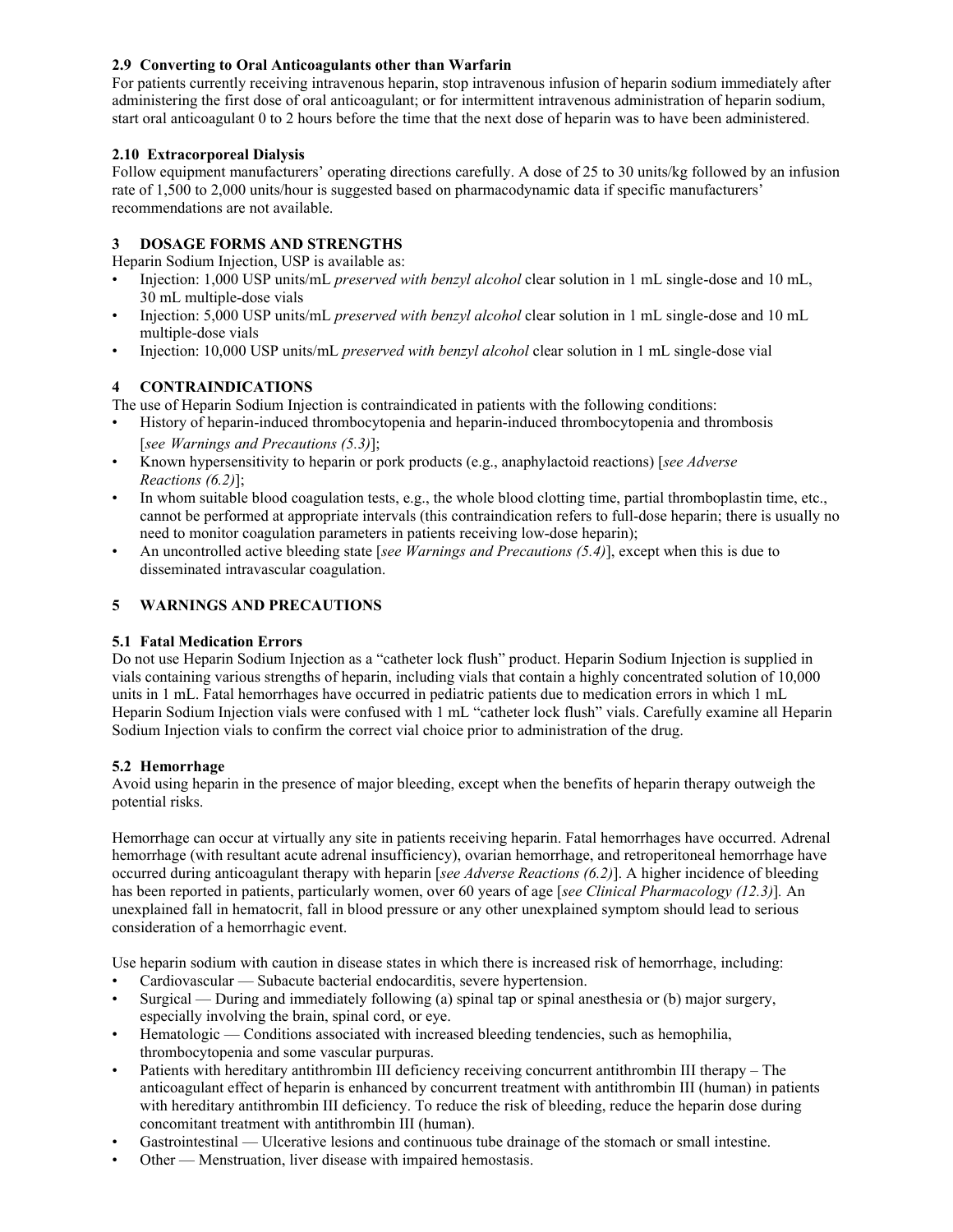# **5.3 Heparin-Induced Thrombocytopenia and Heparin-Induced Thrombocytopenia and Thrombosis**

Heparin-induced thrombocytopenia (HIT) is a serious antibody-mediated reaction. HIT occurs in patients treated with heparin and is due to the development of antibodies to a platelet Factor 4-heparin complex that induce in vivo platelet aggregation. HIT may progress to the development of venous and arterial thromboses, a condition referred to as heparin-induced thrombocytopenia with thrombosis (HITT). Thrombotic events may also be the initial presentation for HITT. These serious thromboembolic events include deep vein thrombosis, pulmonary embolism, cerebral vein thrombosis, limb ischemia, stroke, myocardial infarction, mesenteric thrombosis, renal arterial thrombosis, skin necrosis, gangrene of the extremities that may lead to amputation, and possibly death. If the platelet count falls below 100,000/mm<sup>3</sup> or if recurrent thrombosis develops, promptly discontinue heparin, evaluate for HIT and HITT, and, if necessary, administer an alternative anticoagulant.

HIT or HITT can occur up to several weeks after the discontinuation of heparin therapy. Patients presenting with thrombocytopenia or thrombosis after discontinuation of heparin sodium should be evaluated for HIT or HITT.

## **5.4 Risk of Serious Adverse Reactions in Infants Due to Benzyl Alcohol Preservative**

Serious and fatal adverse reactions including "gasping syndrome" can occur in neonates and infants treated with benzyl alcohol-preserved drugs, including Heparin Sodium Injection multiple-dose vials. The "gasping syndrome" is characterized by central nervous system depression, metabolic acidosis, and gasping respirations.

When prescribing Heparin Sodium Injection multiple-dose vials in infants consider the combined daily metabolic load of benzyl alcohol from all sources including Heparin Sodium Injection multiple-dose vials (contains 10.42 mg of benzyl alcohol per mL) and other drugs containing benzyl alcohol. The minimum amount of benzyl alcohol at which toxicity may occur is not known [*see Use in Specific Populations (8.4)*].

## **5.5 Thrombocytopenia**

Thrombocytopenia in patients receiving heparin has been reported at frequencies up to 30%. It can occur 2 to 20 days (average 5 to 9) following the onset of heparin therapy. Obtain platelet counts before and periodically during heparin therapy. Monitor thrombocytopenia of any degree closely. If the count falls below 100,000/mm<sup>3</sup> or if recurrent thrombosis develops, promptly discontinue heparin, evaluate for HIT and HITT, and, if necessary, administer an alternative anticoagulant [*see Warnings and Precautions (5.3)*].

#### **5.6 Coagulation Testing and Monitoring**

When using a full dose heparin regimen, adjust the heparin dose based on frequent blood coagulation tests. If the coagulation test is unduly prolonged or if hemorrhage occurs, discontinue heparin promptly [*see Overdosage (10)*]. Periodic platelet counts and hematocrits are recommended during the entire course of heparin therapy, regardless of the route of administration [*see Dosage and Administration (2.2)*].

#### **5.7 Heparin Resistance**

Resistance to heparin is frequently encountered in fever, thrombosis, thrombophlebitis, infections with thrombosing tendencies, myocardial infarction, cancer, in postsurgical patients, and patients with antithrombin III deficiency. Close monitoring of coagulation tests is recommended in these cases. Adjustment of heparin doses based on anti-Factor Xa levels may be warranted.

## **5.8 Hypersensitivity**

Patients with documented hypersensitivity to heparin should be given the drug only in clearly life-threatening situations.

Because Heparin Sodium Injection is derived from animal tissue, it should be used with caution in patients with a history of allergy.

## **6 ADVERSE REACTIONS**

The following clinically significant adverse reactions are described elsewhere in the labeling:

- Hemorrhage [*see Warnings and Precautions (5.2)*]
- Heparin-Induced Thrombocytopenia and Heparin-Induced Thrombocytopenia and Thrombosis [*see Warnings and Precautions (5.3)*]
- Risk of Serious Adverse Reactions in Infants Due to Benzyl Alcohol Preservative [*see Warnings and Precautions (5.4)*]
- Thrombocytopenia [*see Warnings and Precautions (5.5)*]
- Heparin Resistance [*see Warnings and Precautions (5.7)*]
- Hypersensitivity [*see Warnings and Precautions (5.8)*]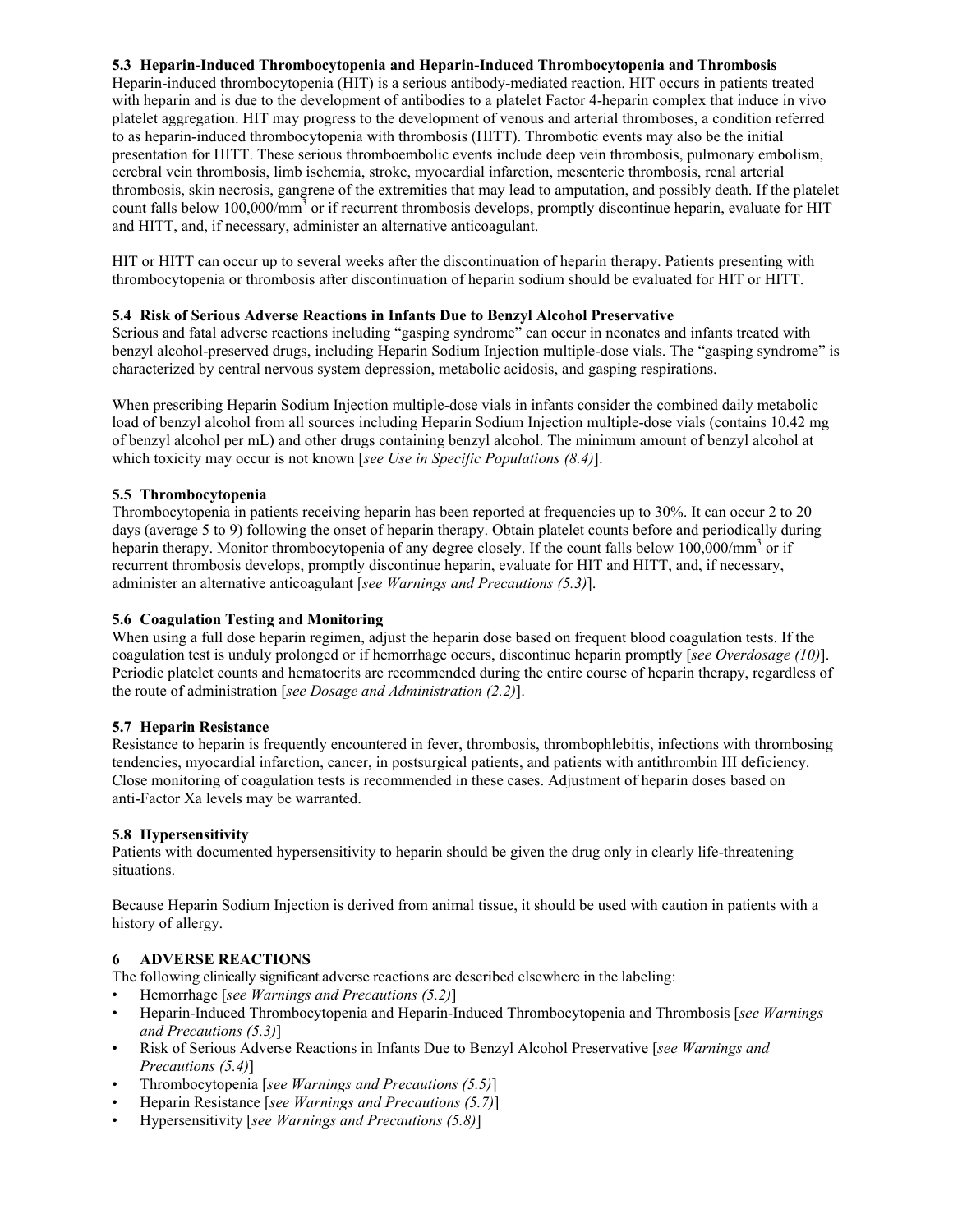# **6.2 Postmarketing Experience**

The following adverse reactions have been identified during post-approval use of Heparin Sodium Injection. Because these reactions are reported voluntarily from a population of uncertain size, it is not always possible to reliably estimate their frequency or establish a causal relationship to drug exposure.

- Hemorrhage is the chief complication that may result from heparin therapy [*see Warnings and Precautions (5.2)*]. Gastrointestinal or urinary tract bleeding during anticoagulant therapy may indicate the presence of an underlying occult lesion. Bleeding can occur at any site but certain specific hemorrhagic complications may be difficult to detect:
	- Adrenal hemorrhage, with resultant acute adrenal insufficiency, has occurred with heparin therapy, including fatal cases.
	- Ovarian (corpus luteum) hemorrhage developed in a number of women of reproductive age receiving shortor long-term heparin therapy.
	- Retroperitoneal hemorrhage.
- HIT and HITT, including delayed onset cases [*see Warnings and Precautions (5.3)*].
- Local irritation**-**Local irritation, erythema, mild pain, hematoma or ulceration may follow deep subcutaneous (intrafat) injection of heparin sodium. Because these complications are much more common after intramuscular use, the intramuscular route is not recommended.
- Histamine-like reactions**-**Such reactions have been observed at the site of injections. Necrosis of the skin has been reported at the site of subcutaneous injection of heparin, occasionally requiring skin grafting [see Warnings and Precautions (5.3)].
- Hypersensitivity**-**Generalized hypersensitivity reactions have been reported, with chills, fever and urticaria as the most usual manifestations, and asthma, rhinitis, lacrimation, headache, nausea and vomiting, and anaphylactoid reactions, including shock, occurring less frequently. Itching and burning, especially on the plantar side of the feet, may occur [*see Warnings and Precautions (5.8)*].
- Elevations of aminotransferases**-**Significant elevations of aspartate aminotransferase (AST) and alanine aminotransferase (ALT) levels have occurred in patients who have received heparin.
- Miscellaneous**-**Osteoporosis following long-term administration of high doses of heparin, cutaneous necrosis after systemic administration, suppression of aldosterone synthesis, delayed transient alopecia, priapism, and rebound hyperlipemia on discontinuation of heparin sodium have also been reported.

## **7 DRUG INTERACTIONS**

## **7.1 Oral Anticoagulants**

Heparin sodium may prolong the one-stage prothrombin time. Therefore, when heparin sodium is given with dicumarol or warfarin sodium, a period of at least 5 hours after the last intravenous dose or 24 hours after the last subcutaneous dose should elapse before blood is drawn, if a valid prothrombin time is to be obtained.

## **7.2 Platelet Inhibitors**

Drugs such as NSAIDS (including salicylic acid, ibuprofen, indomethacin, and celecoxib), dextran, phenylbutazone, thienopyridines, dipyridamole, hydroxychloroquine, glycoprotein IIb/IIIa antagonists (including abciximab, eptifibatide, and tirofiban), and others that interfere with platelet-aggregation reactions (the main hemostatic defense of heparinized patients) may induce bleeding and should be used with caution in patients receiving heparin sodium. To reduce the risk of bleeding, a reduction in the dose of antiplatelet agent or heparin is recommended.

## **7.3 Other Interactions**

Digitalis, tetracyclines, nicotine or antihistamines may partially counteract the anticoagulant action of heparin sodium. Intravenous nitroglycerin administered to heparinized patients may result in a decrease of the partial thromboplastin time with subsequent rebound effect upon discontinuation of nitroglycerin. Careful monitoring of partial thromboplastin time and adjustment of heparin dosage are recommended during coadministration of heparin and intravenous nitroglycerin.

Antithrombin III (human) – The anticoagulant effect of heparin is enhanced by concurrent treatment with antithrombin III (human) in patients with hereditary antithrombin III deficiency. To reduce the risk of bleeding, a reduced dosage of heparin is recommended during treatment with antithrombin III (human).

# **8 USE IN SPECIFIC POPULATIONS**

# **8.1 Pregnancy**

## Risk Summary

There are no available data on Heparin Sodium Injection use in pregnant women to inform a drug-associated risk of major birth defects and miscarriage. In published reports, heparin exposure during pregnancy did not show evidence of an increased risk of adverse maternal or fetal outcomes in humans. No teratogenicity, but early embryo-fetal death was observed in animal reproduction studies with administration of heparin sodium to pregnant rats and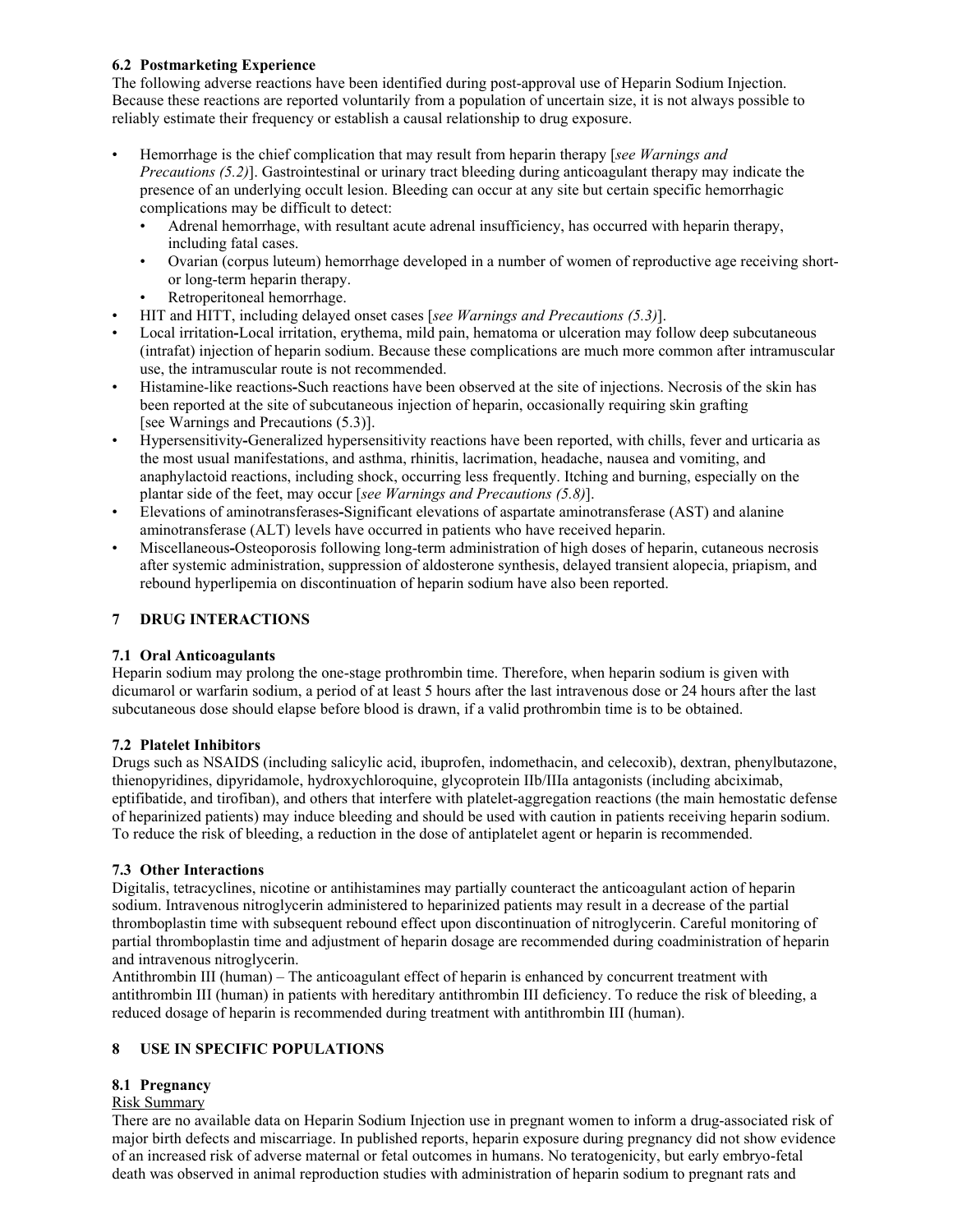rabbits during organogenesis at doses approximately 10 times the maximum recommended human dose (MRHD) of 45,000 units/ day [*see Data*]. Consider the benefits and risks of Heparin Sodium Injection for the mother and possible risks to the fetus when prescribing Heparin Sodium Injection to a pregnant woman.

If available, preservative-free Heparin Sodium Injection is recommended when heparin therapy is needed during pregnancy. There are no known adverse outcomes associated with fetal exposure to the preservative benzyl alcohol through maternal drug administration; however, the preservative benzyl alcohol can cause serious adverse events and death when administered intravenously to neonates and infants [*see Warnings and Precautions (5.4)*].

The background risk of major birth defects and miscarriage for the indicated population is unknown. In the U.S. general population, the estimated background risk of major birth defects and miscarriage in clinically recognized pregnancies is 2-4% and 15-20%, respectively.

#### Data

#### *Human Data*

The maternal and fetal outcomes associated with uses of heparin via various dosing methods and administration routes during pregnancy have been investigated in numerous studies. These studies generally reported normal deliveries with no maternal or fetal bleeding and no other complications.

#### *Animal Data*

In a published study conducted in rats and rabbits, pregnant animals received heparin intravenously during organogenesis at a dose of 10,000 units/kg/day, approximately 10 times the maximum human daily dose based on body weight. The number of early resorptions increased in both species. There was no evidence of teratogenic effects.

# **8.2 Lactation**

#### Risk Summary

If available, preservative-free Heparin Sodium Injection is recommended when heparin therapy is needed during lactation. Benzyl alcohol present in maternal serum is likely to cross into human milk and may be orally absorbed by a nursing infant. There is no information regarding the presence of Heparin Sodium Injection in human milk, the effects on the breastfed infant, or the effects on milk production. Due to its large molecular weight, heparin is not likely to be excreted in human milk, and any heparin in milk would not be orally absorbed by a nursing infant. The developmental and health benefits of breastfeeding should be considered along with the mother's clinical need for Heparin Sodium Injection and any potential adverse effects on the breastfed infant from Heparin Sodium Injection or from the underlying maternal condition [*see Use in Specific Populations (8.4)*].

## **8.4 Pediatric Use**

There are no adequate and well controlled studies on heparin use in pediatric patients. Pediatric dosing recommendations are based on clinical experience [*see Dosage and Administration (2.4)*].

Carefully examine all Heparin Sodium Injection vials to confirm choice of the correct strength prior to administration of the drug. Pediatric patients, including neonates, have died as a result of medication errors in which Heparin Sodium Injection, USP vials have been confused with "catheter lock flush" vials [*see Warnings and Precautions (5.1)*].

#### Benzyl Alcohol Toxicity

Use preservative-free Heparin Sodium Injection in neonates and infants.

Serious adverse reactions including fatal reactions and the "gasping syndrome" occurred in premature neonates and infants in the neonatal intensive care unit who received drugs containing benzyl alcohol as a preservative. In these cases, benzyl alcohol dosages of 99 to 234 mg/kg/day produced high levels of benzyl alcohol and its metabolites in the blood and urine (blood levels of benzyl alcohol were 0.61 to 1.378 mmol/L). Additional adverse reactions included gradual neurological deterioration, seizures, intracranial hemorrhage, hematologic abnormalities, skin breakdown, hepatic and renal failure, hypotension, bradycardia, and cardiovascular collapse. Preterm, low-birth weight infants may be more likely to develop these reactions because they may be less able to metabolize benzyl alcohol.

## **8.5 Geriatric Use**

There are limited adequate and well-controlled studies in patients 65 years and older, however, a higher incidence of bleeding has been reported in patients, particularly women, over 60 years of age [*see Warnings and Precautions (5.2)*]. Patients over 60 years of age may require lower doses of heparin.

Lower doses of heparin may be indicated in these patients [*see Clinical Pharmacology (12.3)*].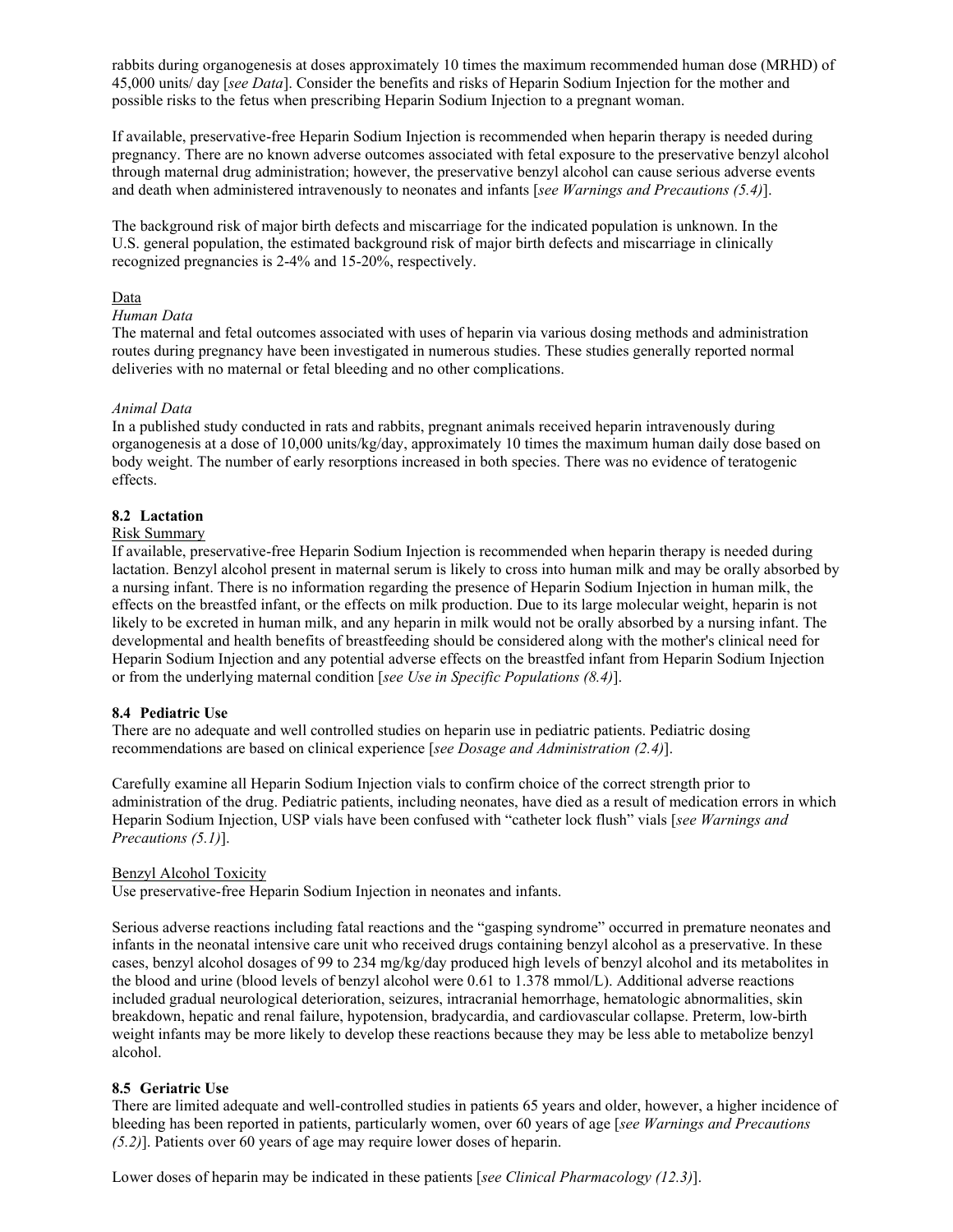## **10 OVERDOSAGE**

Bleeding is the chief sign of heparin overdosage.

#### Neutralization of Heparin Effect

When clinical circumstances (bleeding) require reversal of the heparin effect, protamine sulfate (1% solution) by slow infusion will neutralize heparin sodium. **No more than 50 mg** should be administered, **very slowly**, in any 10-minute period. Each mg of protamine sulfate neutralizes approximately 100 USP heparin units. The amount of protamine required decreases over time as heparin is metabolized. Although the metabolism of heparin is complex, it may, for the purpose of choosing a protamine dose, be assumed to have a half-life of about 1/2 hour after intravenous injection.

Because fatal reactions often resembling anaphylaxis have been reported with protamine, it should be given only when resuscitation techniques and treatment of anaphylactoid shock are readily available.

For additional information consult the labeling of Protamine Sulfate Injection.

## **11 DESCRIPTION**

Heparin is a heterogeneous group of straight-chain anionic mucopolysaccharides, called glycosaminoglycans possessing anticoagulant properties. Although others may be present, the main sugars occurring in heparin are: (1) α-L-iduronic acid 2-sulfate, (2) 2-deoxy-2-sulfamino-α-D-glucose 6•sulfate, (3) β-D-glucuronic acid, (4) 2 acetamido-2-deoxy-α-D-glucose, and (5) α-L-iduronic acid. These sugars are present in decreasing amounts, usually in the order  $(2)>(1)>(4)>(3)>(5)$ , and are joined by glycosidic linkages, forming polymers of varying sizes. Heparin is strongly acidic because of its content of covalently linked sulfate and carboxylic acid groups. In heparin sodium, the acidic protons of the sulfate units are partially replaced by sodium ions.



Heparin Sodium Injection, USP is a sterile solution of heparin sodium derived from porcine intestinal mucosa, standardized for anticoagulant activity. It is to be administered by intravenous or deep subcutaneous routes. The potency is determined by a biological assay using a USP reference standard based on units of heparin activity per milligram.

| <b>Heparin Sodium</b>                      | <b>Sodium Chloride</b> | <b>Benzyl Alcohol</b> |
|--------------------------------------------|------------------------|-----------------------|
| 1.000 USP units                            | $8.6 \text{ mg}$       | $0.01$ mL             |
| 5,000 USP units                            | mg                     | $0.01$ mL             |
| 10,000 USP units                           | $5 \text{ mg}$         | $0.01$ mL             |
| .<br>. .<br>.<br>.<br>$-  -$<br>-- - - - - |                        |                       |

Heparin Sodium Injection, USP is available in the following concentrations/mL:

pH 5.0-7.5; sodium hydroxide and/or hydrochloric acid added, if needed, for pH adjustment.

## **12 CLINICAL PHARMACOLOGY**

## **12.1 Mechanism of Action**

Heparin interacts with the naturally occurring plasma protein, Antithrombin III, to induce a conformational change, which markedly enhances the serine protease activity of Antithrombin III, thereby inhibiting the activated coagulation factors involved in the clotting sequence, particularly Xa and IIa. Small amounts of heparin inhibit Factor Xa, and larger amounts inhibit thrombin (Factor IIa). Heparin also prevents the formation of a stable fibrin clot by inhibiting the activation of the fibrin stabilizing factor. Heparin does not have fibrinolytic activity; therefore, it will not lyse existing clots.

## **12.2 Pharmacodynamics**

Various times (activated clotting time, activated partial thromboplastin time, prothrombin time, whole blood clotting time) are prolonged by full therapeutic doses of heparin; in most cases, they are not measurably affected by low doses of heparin. The bleeding time is usually unaffected by heparin.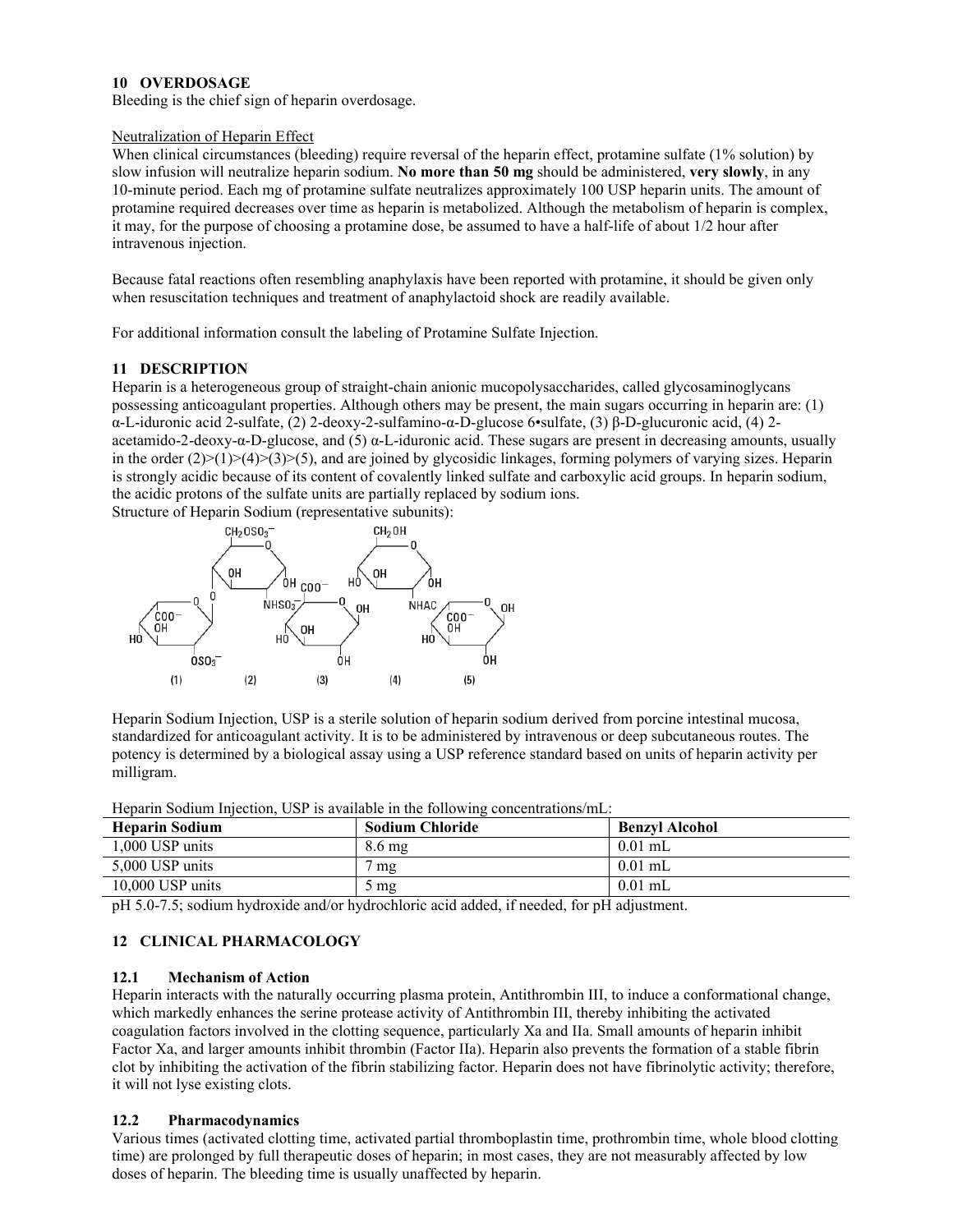## **12.3 Pharmacokinetics**

# **Absorption**

Heparin is not absorbed through the gastrointestinal tract and therefore administered via parenteral route. Peak plasma concentration and the onset of action are achieved immediately after intravenous administration.

# **Distribution**

Heparin is highly bound to antithrombin, fibrinogens, globulins, serum proteases and lipoproteins. The volume of distribution is 0.07 L/kg.

# **Elimination**

*Metabolism* 

Heparin does not undergo enzymatic degradation.

*Excretion* 

Heparin is mainly cleared from the circulation by liver and reticuloendothelial cells mediated uptake into extravascular space. Heparin undergoes biphasic clearance, a) rapid saturable clearance (zero order process due to binding to proteins, endothelial cells and macrophage) and b) slower first order elimination. The plasma half-life is dose-dependent and it ranges from 0.5 to 2 h.

## **Specific Populations**

*Geriatric patients* 

Patients over 60 years of age, following similar doses of heparin, may have higher plasma levels of heparin and longer activated partial thromboplastin times (aPTTs) compared with patients under 60 years of age [*see Use in Specific Populations (8.5)*].

# **13 NONCLINICAL TOXICOLOGY**

# **13.1 Carcinogenesis, Mutagenesis, Impairment of Fertility**

No long-term studies in animals have been performed to evaluate carcinogenic potential of heparin. Also, no reproduction studies in animals have been performed concerning mutagenesis or impairment of fertility.

# **16 HOW SUPPLIED/STORAGE AND HANDLING**

(derived from porcine intestinal mucosa)

## **Heparin Sodium Injection, USP**

| <b>Unit of Sale</b> | <b>Concentration</b>   | Each                   |
|---------------------|------------------------|------------------------|
| NDC 0409-2720-01    | 1,000 USP Units/mL     | NDC 0409-2720-30       |
| Tray containing 25  |                        | 1 mL Single-dose Vials |
| NDC 0409-2720-02    | 10,000 USP Units/10 mL | NDC 0409-2720-31       |
| Tray containing 25  | $(1,000$ USP Units/mL) | 10 mL Multi-dose Vials |
| NDC 0409-2720-03    | 30,000 USP Units/30 mL | NDC 0409-2720-32       |
| Tray containing 25  | $(1,000$ USP Units/mL) | 30 mL Multi-dose Vials |
| NDC 0409-2723-01    | 5,000 USP Units/mL     | NDC 0409-2723-30       |
| Tray containing 25  |                        | 1 mL Single-dose Vials |
| NDC 0409-2723-02    | 50,000 USP Units/10 mL | NDC 0409-2723-31       |
| Tray containing 25  | $(5,000$ USP Units/mL) | 10 mL Multi-dose Vials |
| NDC 0409-2721-01    | 10,000 USP Units/mL    | NDC 0409-2721-30       |
| Tray containing 25  |                        | 1 mL Single-dose Vials |

**Store at 20 to 25˚C (68 to 77˚F) [See USP Controlled Room Temperature].**

## **17 PATIENT COUNSELING INFORMATION**

## **Hemorrhage**

Inform patients that it may take them longer than usual to stop bleeding, that they may bruise and/or bleed more easily when they are treated with heparin, and that they should report any unusual bleeding or bruising to their physician. Hemorrhage can occur at virtually any site in patients receiving heparin. Fatal hemorrhages have occurred [*see Warnings and Precautions (5.2)*].

## **Prior to Surgery**

Advise patients to inform physicians and dentists that they are receiving heparin before any surgery is scheduled [*see Warnings and Precautions (5.2)*].